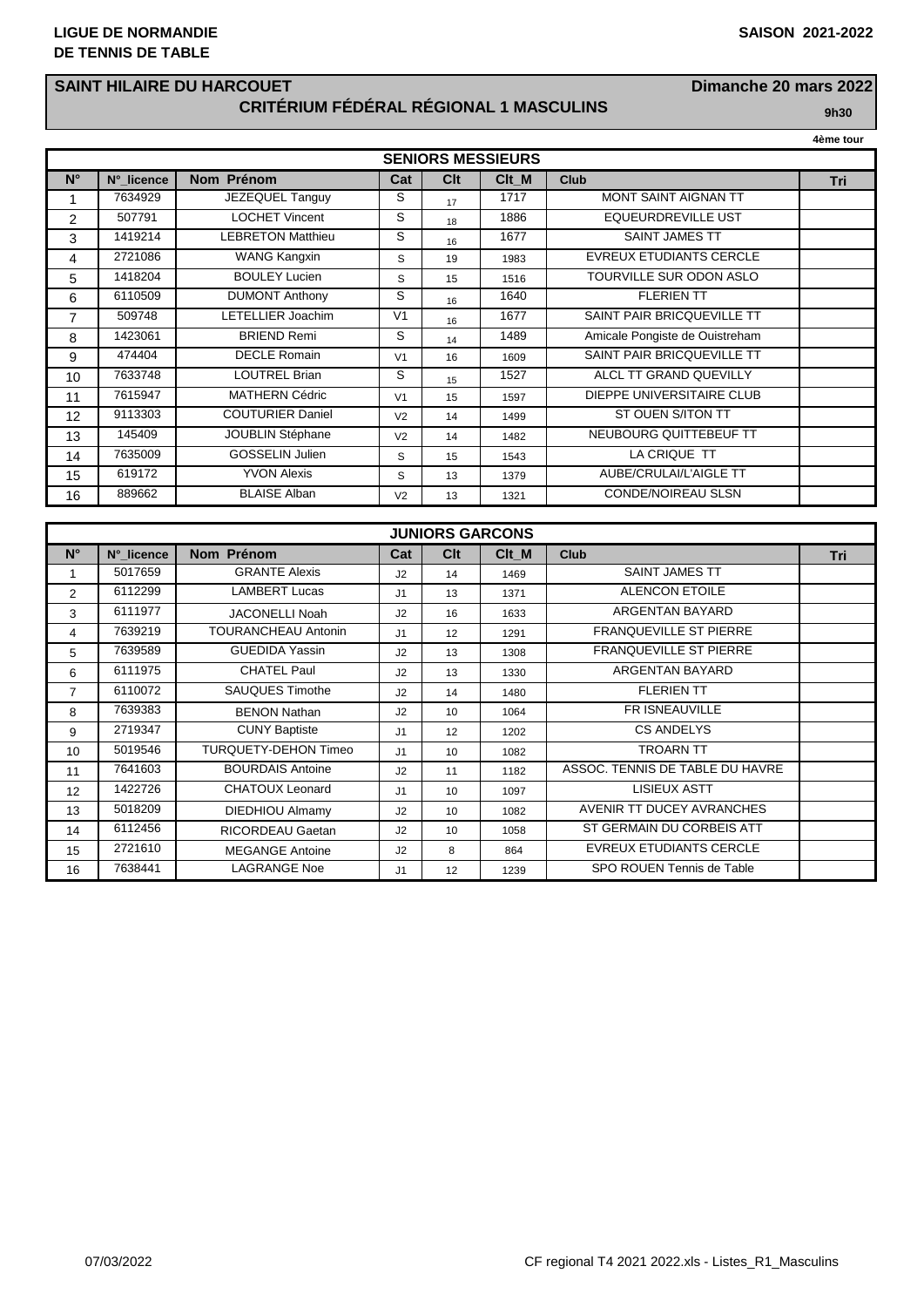## **SAINT HILAIRE DU HARCOUET Dimanche 20 mars 2022 CRITÉRIUM FÉDÉRAL RÉGIONAL 1 MASCULINS 9h30**

**4ème tour**  $C$ ADETS GARCONS **N° N°\_licence Nom Prénom Cat Clt Clt\_M Club Tri** 1 5016243 VAUTIER Mathieu C2 10 1030 SAINT PIERRE EGLISE TT 7641573 ROBILLARD Matéo C2 8 831 LA CRIQUE TT 3 | 1425151 | RAILLE Eloi | C1 | 12 | 1202 | BAYEUX TT 4 1424632 PETIT Axel C1 8 863 TT DE LA SUISSE NORMANDE 5 7638210 BRETOT Jean C2 8 839 ENTENTE SAINT PIERRAISE TT 6 5430073 CLARENNE Eliott C2 7 793 MONT SAINT AIGNAN TT

|                 | 6112404 | <b>BARRE Sacha</b>       | C <sub>1</sub> | 8  | 825  | <b>CABOURG TT</b>              |  |
|-----------------|---------|--------------------------|----------------|----|------|--------------------------------|--|
| 8               | 2720212 | PORTAS Nathan            | C <sub>1</sub> |    | 764  | <b>CS ANDELYS</b>              |  |
| 9               | 6112384 | <b>BELLAND Luka</b>      | C <sub>2</sub> |    | 750  | ARGENTAN BAYARD                |  |
| 10              | 6112797 | <b>HEDOU Antonin</b>     | C <sub>1</sub> | 6  | 600  | <b>PSJ TINCHEBRAY</b>          |  |
| 11              | 2721393 | <b>T'IONCKE Florian</b>  | C <sub>2</sub> | 10 | 1085 | <b>CS ANDELYS</b>              |  |
| 12 <sup>2</sup> | 5020672 | <b>GUESNON Dorian</b>    | C <sub>1</sub> |    | 754  | SAINT LO PL                    |  |
| 13              | 1424953 | <b>PARIS Martin</b>      | C <sub>1</sub> | 7  | 749  | Amicale Pongiste de Ouistreham |  |
| 14              | 7640808 | POISSON Alexandre        | C <sub>2</sub> | 5  | 598  | <b>GCO BIHOREL</b>             |  |
| 15              | 6112405 | VINGANTE Noah            | C <sub>1</sub> | 5  | 583  | AUBE/CRULAI/L'AIGLE TT         |  |
| 16              | 7643907 | <b>DESBORDES Titouan</b> | C <sub>2</sub> | 5  | 567  | <b>RF HEUQUEVILLE</b>          |  |
|                 |         |                          |                |    |      |                                |  |

| <b>MINIMES GARCONS</b> |            |                          |                |                |       |                                   |     |  |
|------------------------|------------|--------------------------|----------------|----------------|-------|-----------------------------------|-----|--|
| $N^{\circ}$            | N°_licence | Nom Prénom               | Cat            | <b>Clt</b>     | Clt M | <b>Club</b>                       | Tri |  |
|                        | 5621796    | <b>BAHEUX Quentin</b>    | M <sub>2</sub> | 8              | 809   | <b>CAEN TTC</b>                   |     |  |
| 2                      | 1426420    | PERCHERON Arthur         | M1             | 8              | 814   | <b>USO MONDEVILLE TT</b>          |     |  |
| 3                      | 5019598    | <b>SARRALANGUE Noam</b>  | M <sub>2</sub> | 10             | 1044  | <b>TORIGNAISE ESTT</b>            |     |  |
| 4                      | 6112977    | <b>HUSSON Gaspard</b>    | M <sub>1</sub> | $\overline{7}$ | 798   | ARGENTAN BAYARD                   |     |  |
| 5                      | 7639495    | <b>CODEVILLE Axel</b>    | M1             | 7              | 780   | <b>ENTENTE SAINT PIERRAISE TT</b> |     |  |
| 6                      | 7643807    | <b>TOMEI Damien</b>      | M <sub>2</sub> | 8              | 843   | ASC BONSECOURS                    |     |  |
| 7                      | 5020098    | <b>GRIMAUX Hipolyte</b>  | M1             | $\overline{7}$ | 779   | <b>TORIGNAISE ESTT</b>            |     |  |
| 8                      | 7639082    | <b>ROUSSEL Quentin</b>   | M <sub>2</sub> | $\overline{7}$ | 754   | TENNIS DE TABLE OFFRANVILLAIS     |     |  |
| 9                      | 5019389    | <b>FAUDEMER Lilian</b>   | M1             | 6              | 697   | LA GLACERIE US TT                 |     |  |
| 10                     | 2720391    | DE VRIESE Arthur         | M1             | 6              | 665   | NEUBOURG QUITTEBEUF TT            |     |  |
| 11                     | 5019975    | <b>LEQUERTIER Marc</b>   | M <sub>2</sub> | 6              | 689   | SAINT PAIR BRICQUEVILLE TT        |     |  |
| 12                     | 2721821    | <b>DESFORGES Raphael</b> | M <sub>2</sub> | 6              | 653   | <b>EVREUX ETUDIANTS CERCLE</b>    |     |  |
| 13                     | 7642613    | <b>DEFRESNE Axel</b>     | M1             | 6              | 622   | PLATEAU HAVRAIS TT                |     |  |
| 14                     | 6112896    | <b>AUPEE Arthur</b>      | M1             | 5              | 567   | <b>FLERIEN TT</b>                 |     |  |
| 15                     | 1427251    | <b>SUDROT Hippolyte</b>  | M <sub>2</sub> | 5              | 554   | <b>CAEN TTC</b>                   |     |  |
| 16                     | 7641927    | <b>LOGRE Quentin</b>     | M1             | 6              | 663   | <b>ASM AMFREVILLE TT</b>          |     |  |